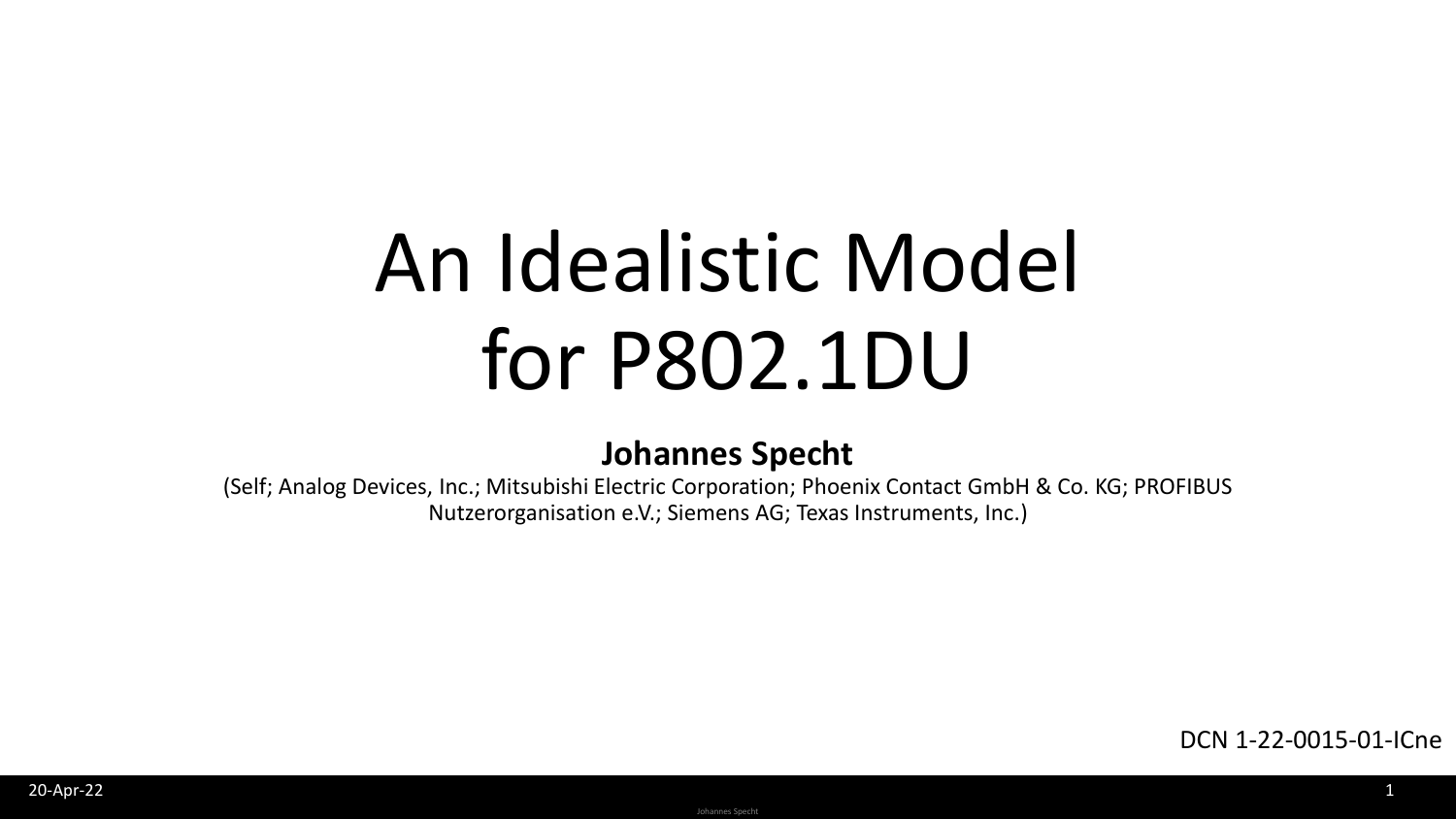### Introduction

- This slide set is a result of the inspiring discussions during the IEEE WG 802.3 PAR&CSD review ad-hoc on February 24, 2022 and subsequent meetings until the IEEE WG 802.3 closing plenary meeting in March 17, 2022.
- The impression of the author is, that at there may be the concern that P802.1DU would break compatibility with the IEEE Std 802.3-2018 MAC **model:**
	- The following properties appear to be of primary interest to be retained: [\(https://www.ieee802.org/3/email\\_dialog/msg01286.html\)](https://www.ieee802.org/3/email_dialog/msg01286.html):
		- Leave MA\_UNITDATA.request as an **atomic** (and **instantaneous!**) event
		- Leave MA\_UNITDATA.indiciation as an **atomic** (and **instantaneous!**) event

The interpretation of **atomic** and **instantaneous** appears to be an idealized one – it is an *internal* model in an IEEE 802 Standard; only the *external* visible behavior of Bridge **implementations** matters for conformance.

- In addition, there may be concerns that octet-by-octet transfers above an 802.3 MAC are inevitable.
- In contrast, the **model** [demonstrated in https://www.ieee802.org/1/files/public/docs2021/new-specht-ctf-802-](https://www.ieee802.org/1/files/public/docs2021/new-specht-ctf-802-1-1121-v01.pdf) 1-1121-v01.pdf is closer to Bridge implementations.
- However:
	- There is no issue in considering an idealized **model** for P802.1DU that satisfying the aforesaid properties very explicitly.
	- The subsequent slides outline how such a **model** could look like.
	- **Both models in combination** demonstrate a spectrum of options from which we can choose during Stds developments.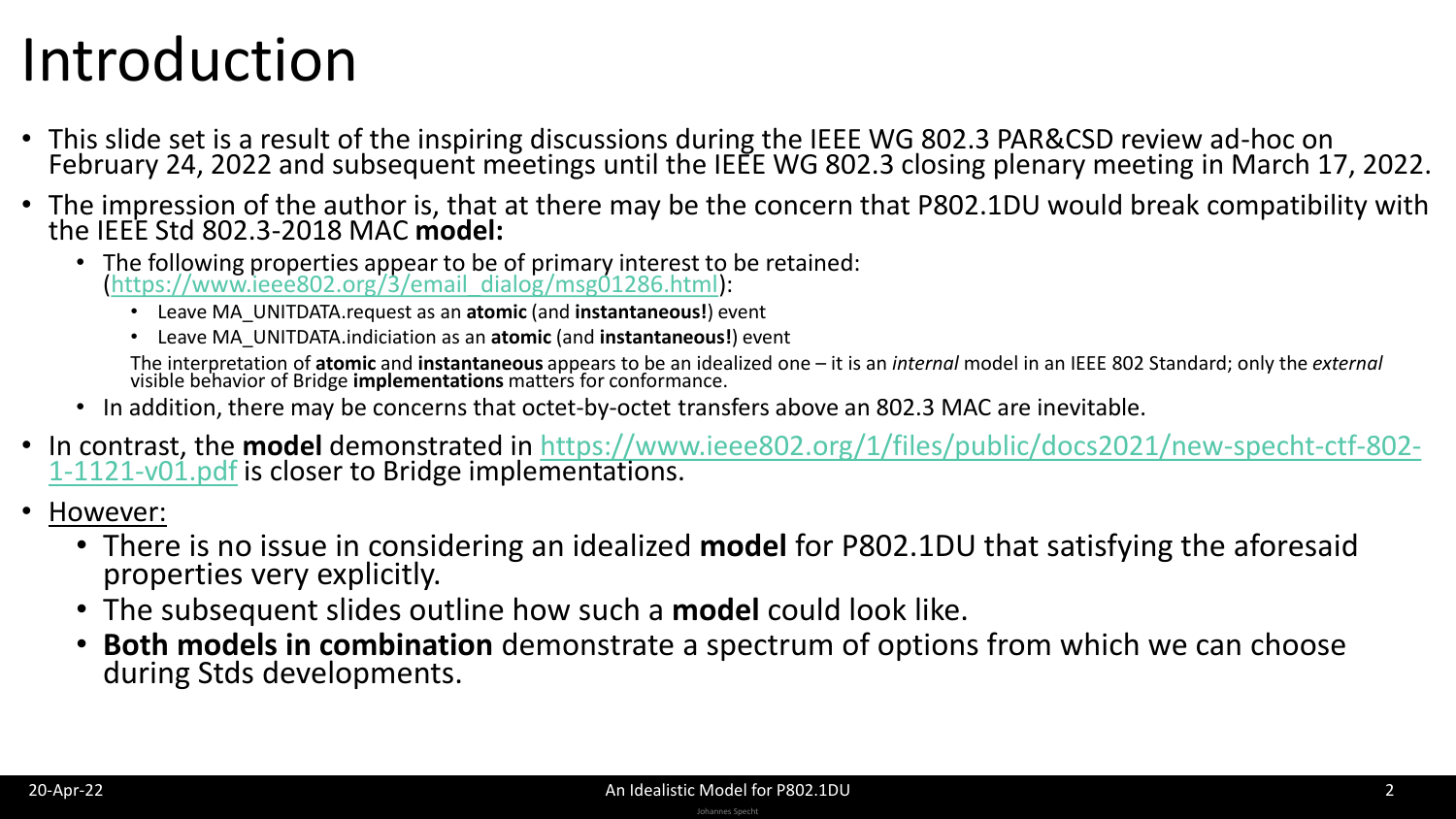# The Basics Explained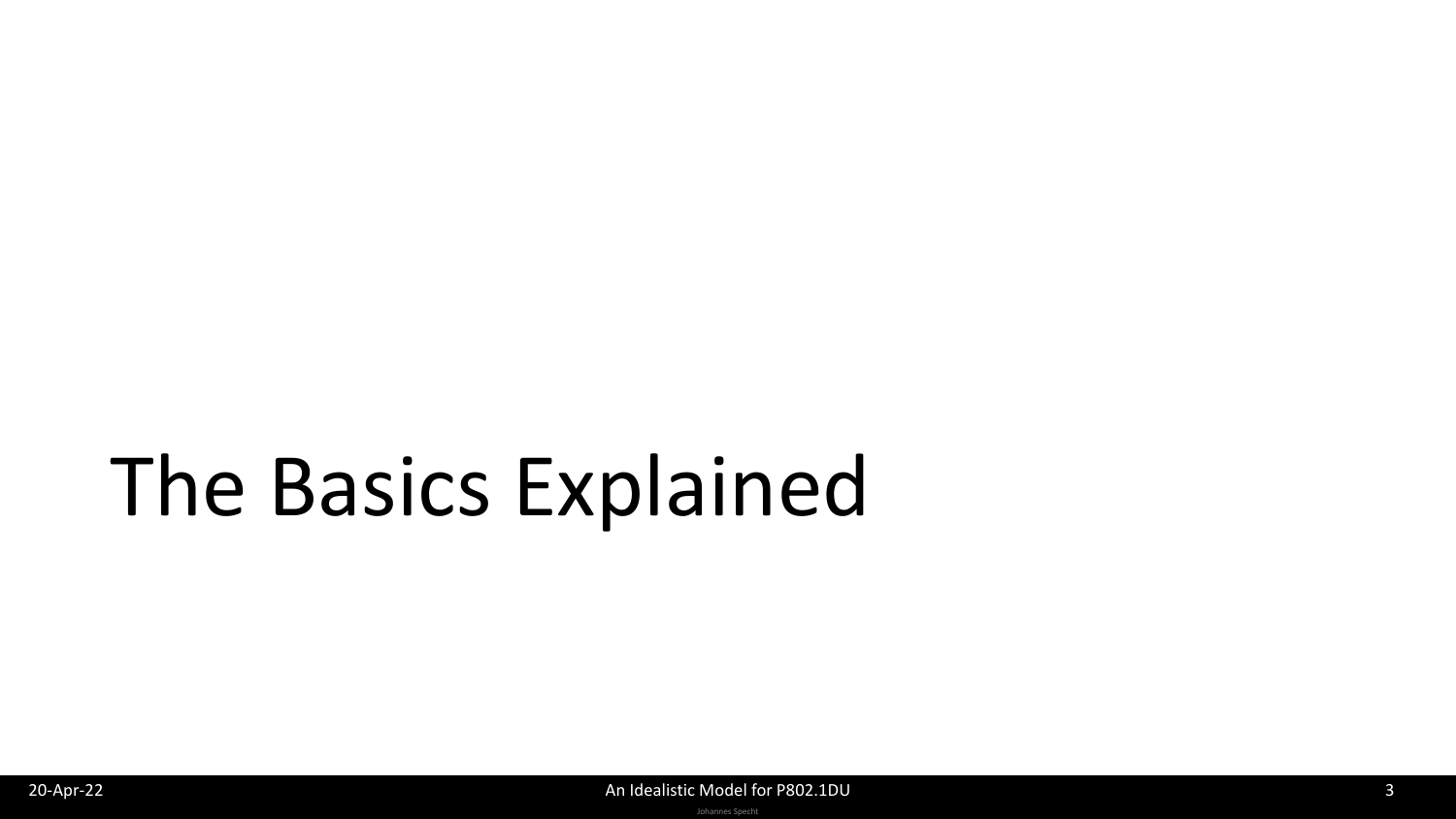# Layering/Baggy-Pants Diagram



#### **Notes:**

- The subsequent slides omit ISS $\Leftrightarrow$  EISS translations for simplicity.
- While this slide set refers to the layering in existing IEEE 802.1 base standards (IEEE Std 802.1Q, IEEE 802.1AC, etc.), reasons for a new base Standard project [instead of amendment projects are found in https://mentor.ieee.org/802.1/dcn/21/1-21-0037-00-ICne-ieee-802-tutorial-cut-through-forwarding-ctf-among](https://mentor.ieee.org/802.1/dcn/21/1-21-0037-00-ICne-ieee-802-tutorial-cut-through-forwarding-ctf-among-ethernet-networks.pdf)ethernet-networks.pdf.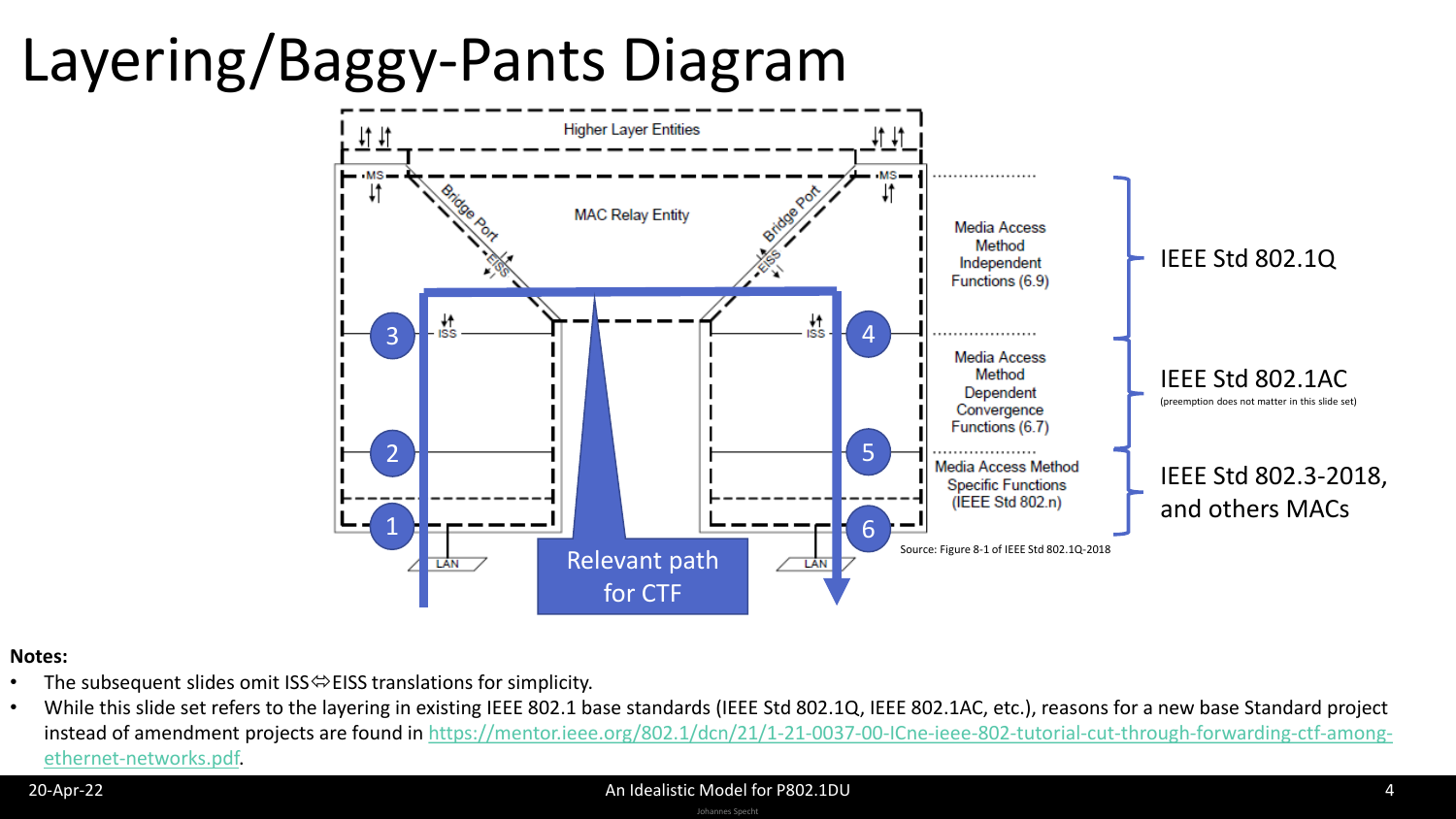### Linearized View

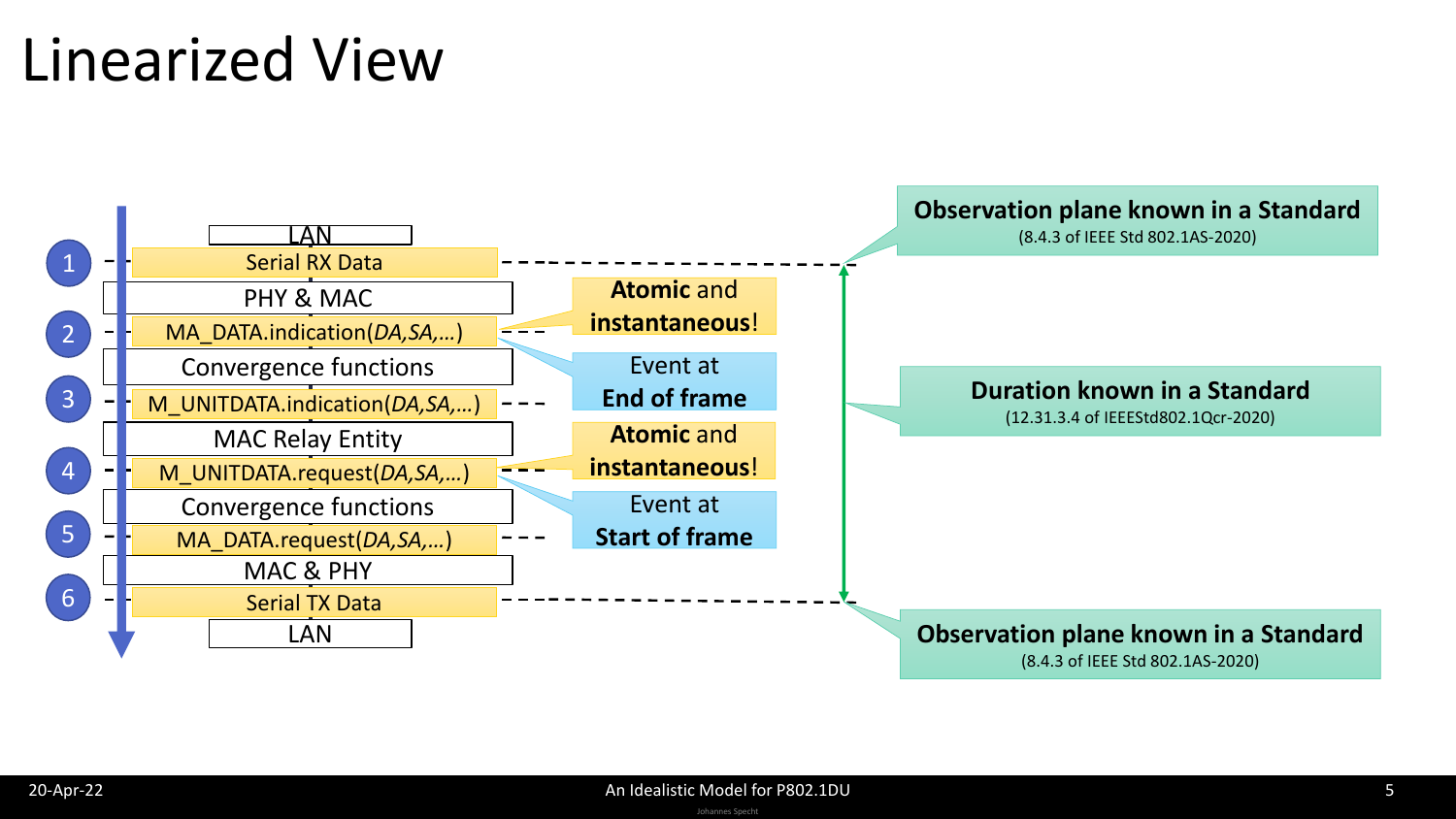### Store-and-Forward vs. Cut-Through Forwarding





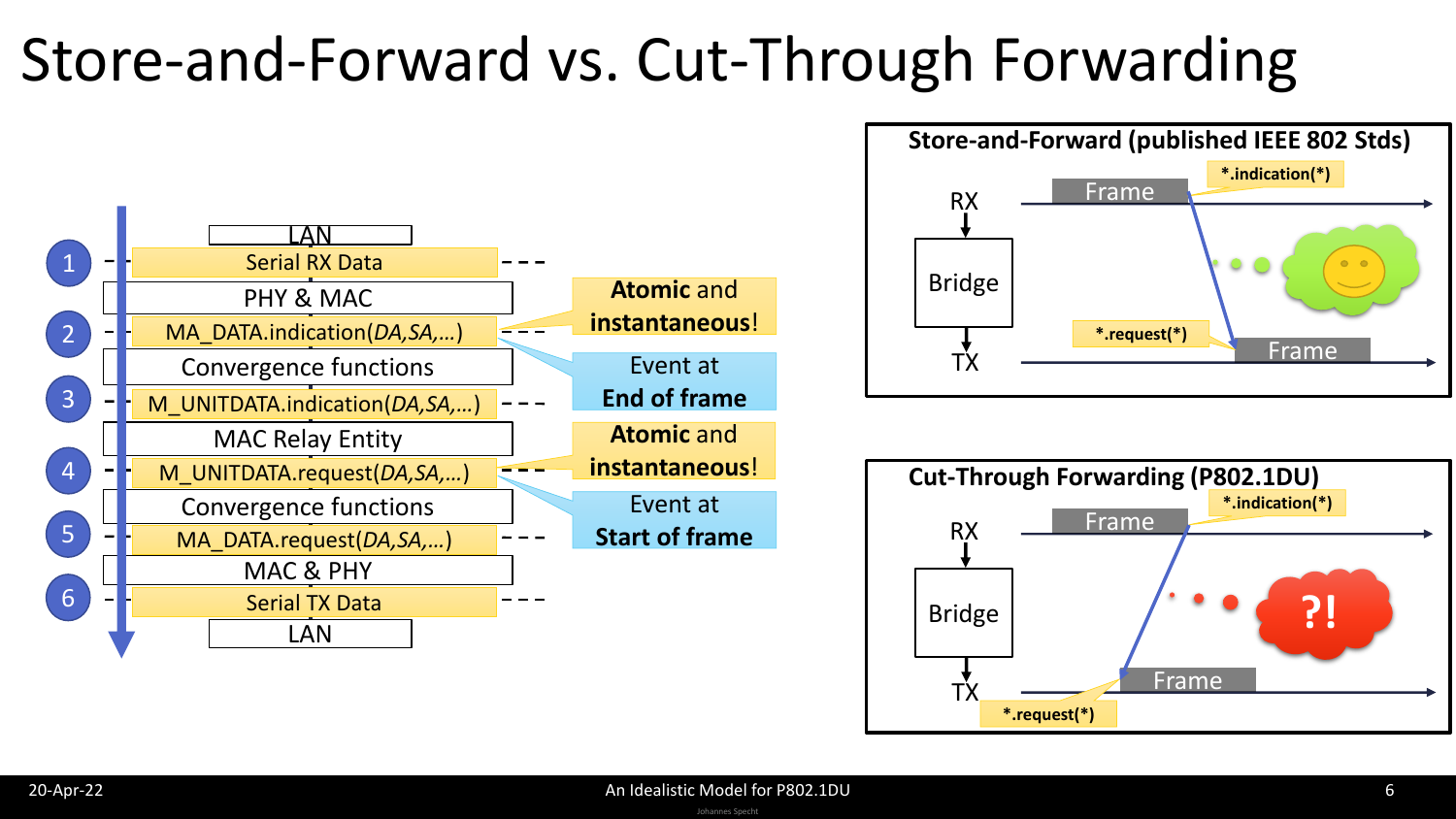# Layering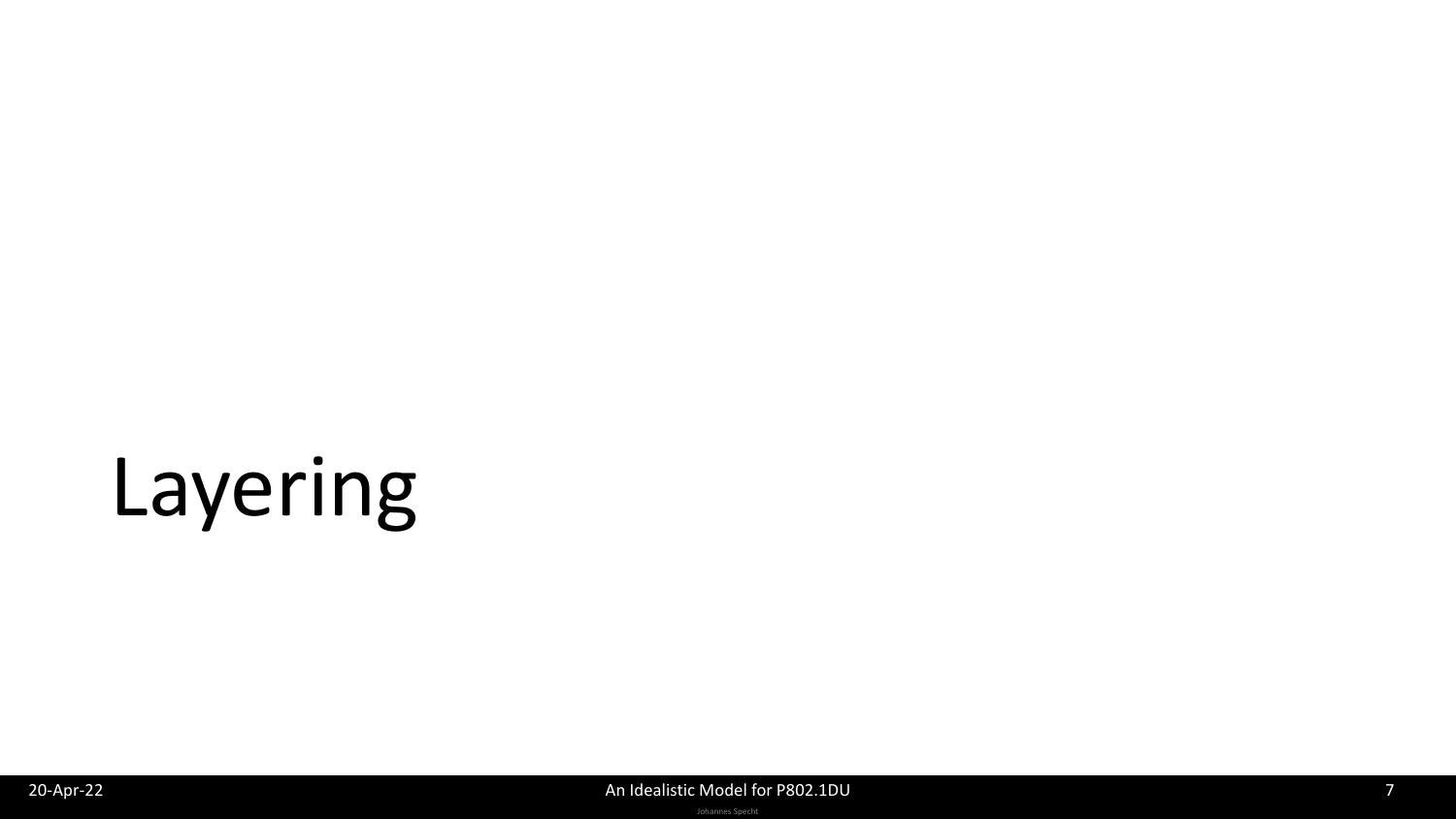## Layering/Baggy-Pants Diagram

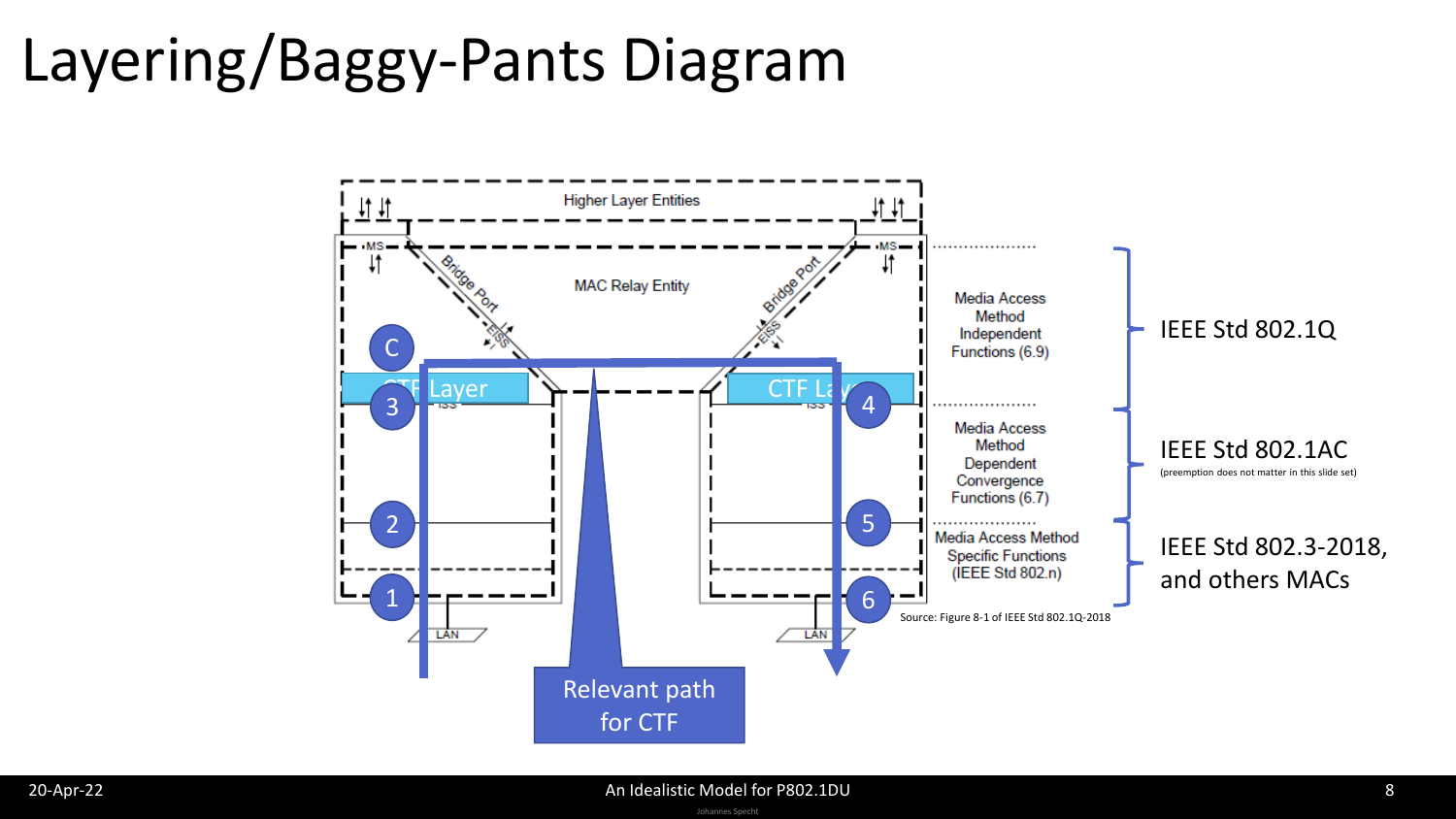### Linearized View - Description

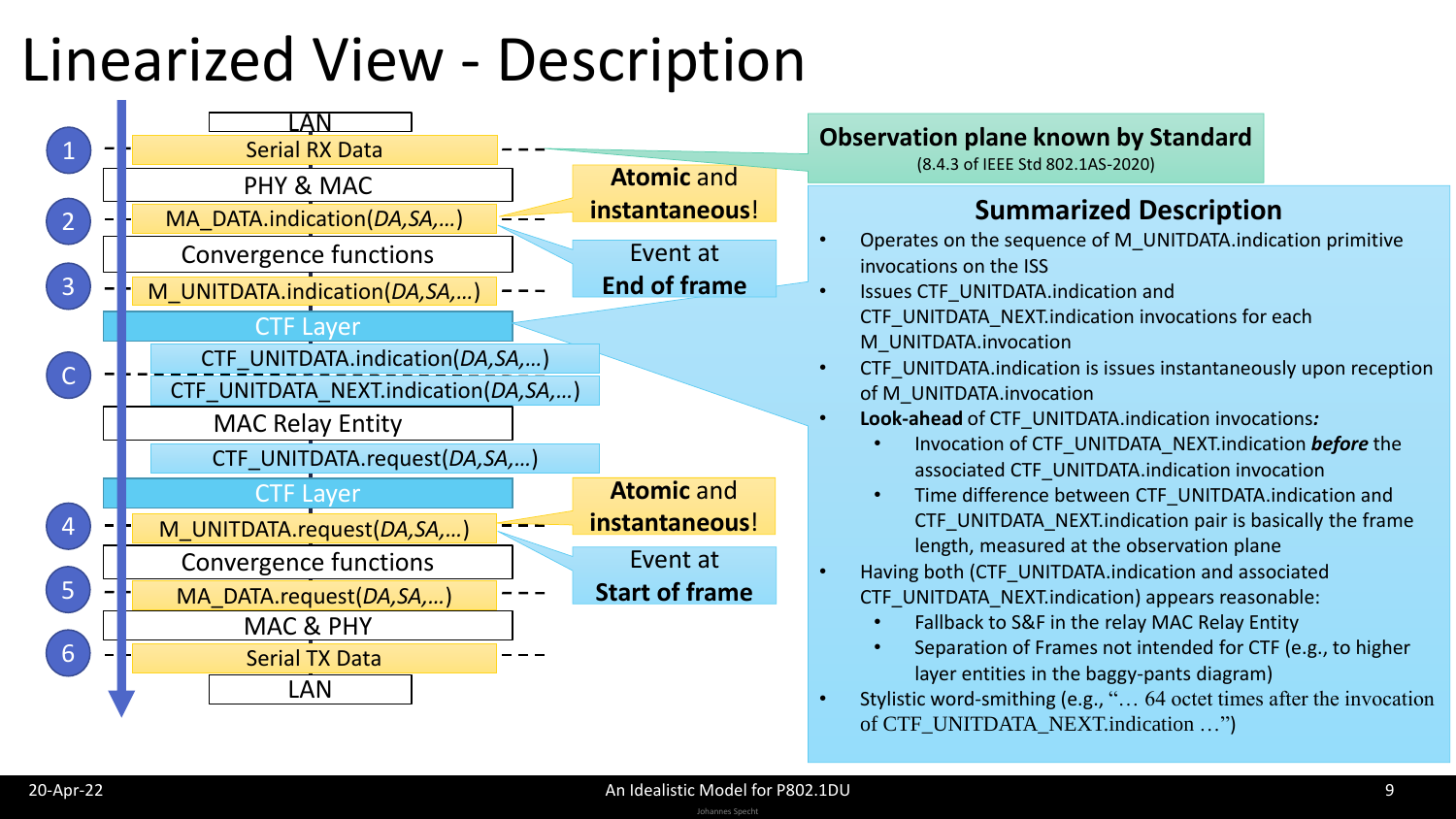### Linearized View - Simplified Illustration

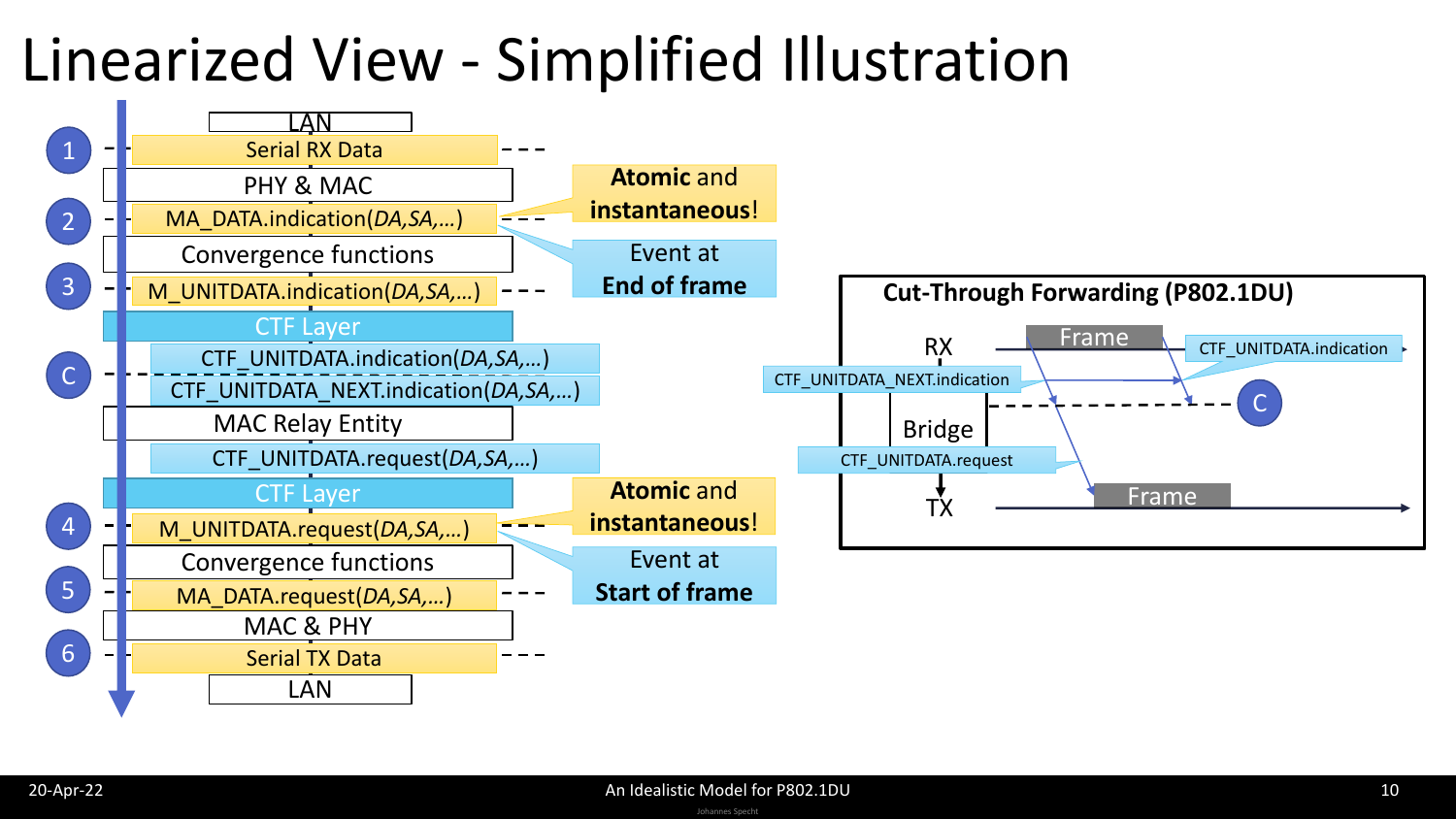### Doesn't this violate Physics?

- Probably in the world of **implementations**, but this is an idealistic **model**. There is no need for models to follow such physical rules.
- Other aspects in 802 models sometimes narrow physical realities, for example, *instantaneous* events:
	- Instantaneous ≈ no perceivable progress in time
		- $\rightarrow$  Depends on the resolution
	- Example resolutions:
		- 1. During a **0.0 seconds** time interval (idealized, but impossible in implementations)
		- 2. During a **single clock cycle** in an RTL model (depends on the clock frequency)
		- 3. During a **single assignment** statement in C/C++ code (depends on number of CPU instructions, **clock cycles** per CPU instruction, …)
		- 4. During a **single octet time** on the wire (depends on the link speed)
		- 5. During a **single frame** on the wire (depends on the frame length)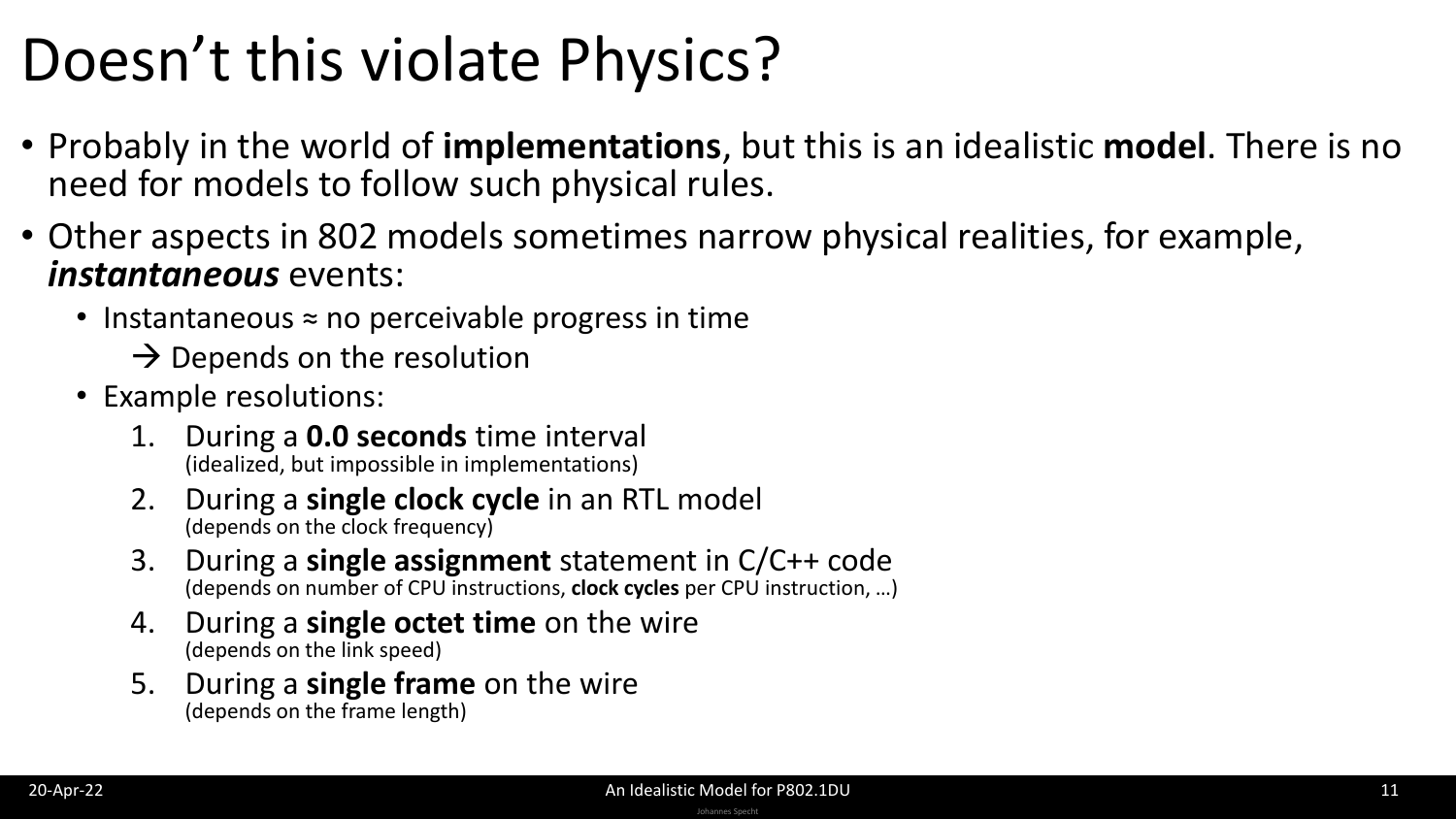### Look-aheads in IEEE 802 Standards

### ➢**It may be uncommon for an IEEE 802.1 Standard …**

### ➢**… but it exists in other IEEE 802 Standards**

| IEEE Std 802.3-2018<br>Reference | <b>Name</b>       | <b>Description</b>                                                                                                                                                                                                                                                                                                                                                                                                                                                                                                                                                                                                                                                                                                                                                                                                                                                                                      |  |  |  |
|----------------------------------|-------------------|---------------------------------------------------------------------------------------------------------------------------------------------------------------------------------------------------------------------------------------------------------------------------------------------------------------------------------------------------------------------------------------------------------------------------------------------------------------------------------------------------------------------------------------------------------------------------------------------------------------------------------------------------------------------------------------------------------------------------------------------------------------------------------------------------------------------------------------------------------------------------------------------------------|--|--|--|
| 36.2.5.1.4                       | check_end         | Prescient End_of_Packet and Carrier_Extend function used by the PCS Receive process to set RX_ER and RXD<7:0> signals. The check_end function returns the current and next two<br>codegroups in $rx$ code-group $<9:0>$ .                                                                                                                                                                                                                                                                                                                                                                                                                                                                                                                                                                                                                                                                               |  |  |  |
| 48.2.6.1.4                       | check_end         | Prescient Terminate function used by the PCS Receive process to set the RXD<31:0> and RXC<3:0> signals to indicate Error if a running disparity error was propagated to any Idle code-<br>groups in $  T  $ , or to the column following $  T  $ . The XGMII Error control character is returned<br>in all lanes less than n in $  T  $ , where n identifies the specific Terminate ordered-set $  T  $ , for which a running disparity error or any code-groups other than $/A$ or $/K$ are recognized in the column<br>following   T  . The XGMII Error control character is also returned in all lanes greater than n in the column prior to   T  , where n identifies the specific Terminate ordered-set   Tn  , for which a<br>running disparity error or any code group other than /K/ is recognized in the corresponding lane of  T  . For all other lanes the value set previously is retained. |  |  |  |
| 49.2.13.2.3                      | IR TYPE NEXT      | Prescient end of packet check function. It returns the R_BLOCK_TYPE of the rx_coded vector immediately following the current rx_coded vector.                                                                                                                                                                                                                                                                                                                                                                                                                                                                                                                                                                                                                                                                                                                                                           |  |  |  |
| 55.3.6.2.4                       |                   | TYPE_NEXT Prescient end of packet check function. It returns the R_BLOCK_TYPE of the rx_coded vector immediately following the current rx_coded vector.                                                                                                                                                                                                                                                                                                                                                                                                                                                                                                                                                                                                                                                                                                                                                 |  |  |  |
| 55.3.6.2.4                       |                   | T_TYPE_NEXT Prescient end of packet check function. It returns the FRAME_TYPE of the tx_raw vector immediately following the current tx_raw vector.                                                                                                                                                                                                                                                                                                                                                                                                                                                                                                                                                                                                                                                                                                                                                     |  |  |  |
| 65.2.3.4.5                       | check ahead tx    | Prescient function used by the FEC Transmit process to find the Start_of_Packet in order to replace the Start_of_Packet and its two preceding IDLE ordered sets with /S_FEC/.                                                                                                                                                                                                                                                                                                                                                                                                                                                                                                                                                                                                                                                                                                                           |  |  |  |
| 65.2.3.4.5                       | kheck ahead rx    | <b>Prescient function</b> used by the FEC Receive process to find the /S_FEC/ and /T_FEC/, with fewer than d/2 errors.                                                                                                                                                                                                                                                                                                                                                                                                                                                                                                                                                                                                                                                                                                                                                                                  |  |  |  |
| 82.2.19.2.3                      | R TYPE NEXT       | This function classifies the 66-bit rx_coded vector that immediately follows the current rx_coded<65:0> vector as belonging to one of the five types defined in R_TYPE, depending on its<br>contents. It is intended to perform a <b>prescient</b> end of packet check. The classification results are returned via the r_block_type_next variable.                                                                                                                                                                                                                                                                                                                                                                                                                                                                                                                                                     |  |  |  |
| 99.4.7.4                         | <b>MIN REMAIN</b> | Prescient function to check if enough octets of the current pMAC packet remain meet the minimum fragment requirement after preemption. Produces a Boolean value as follows:<br>$TRUE \geq$ = minFrag octets are left to transmit<br><b>FALSE</b> Otherwise                                                                                                                                                                                                                                                                                                                                                                                                                                                                                                                                                                                                                                              |  |  |  |
| 99.4.7.4                         | RX_MCRC_CK        | Prescient function returning a Boolean value. The value is TRUE if rPLS_DATA_VALID.indication with a value of DATA_NOT_VALID will be received after the next 32<br>rPLS_DATA.indication primitives and the next 32 rPLS_DATA.indications equal the computed mCRC result for the preemptable packet being received. It is FALSE otherwise.                                                                                                                                                                                                                                                                                                                                                                                                                                                                                                                                                               |  |  |  |
| 99.4.7.4                         | <b>SFD DET</b>    | <b>Prescient function</b> returning a Boolean value. The value is TRUE if an 8-bit vector produced from the next eight pPLS_DATA.request primitives contains an SFD.                                                                                                                                                                                                                                                                                                                                                                                                                                                                                                                                                                                                                                                                                                                                    |  |  |  |
| 113.3.6.2.4                      | R_TYPE_NEXT       | <b>Prescient</b> end of packet check function. It returns the R_BLOCK_TYPE of the rx_coded vector immediately following the current rx_coded vector.                                                                                                                                                                                                                                                                                                                                                                                                                                                                                                                                                                                                                                                                                                                                                    |  |  |  |
| 113.3.6.2.4                      | TYPE NEXT         | <b>Prescient</b> end of packet check <b>function</b> . It returns the FRAME_TYPE of the tx_raw vector immediately following the current tx_raw vector.                                                                                                                                                                                                                                                                                                                                                                                                                                                                                                                                                                                                                                                                                                                                                  |  |  |  |
| 119.2.6.2.3                      | R_TYPE_NEXT       | This function classifies the 66-bit rx_coded vector that immediately follows the current rx_coded<65:0> vector as belonging to one of the five types defined in R_TYPE, depending on its<br>contents. It is intended to perform a <b>prescient</b> end of packet check. The classification results are returned via the r_block_type_next variable.                                                                                                                                                                                                                                                                                                                                                                                                                                                                                                                                                     |  |  |  |
| 126.3.6.2.4                      |                   | R_TYPE_NEXT Prescient end of packet check function. It returns the R_BLOCK_TYPE of the rx_coded vector immediately following the current rx_coded vector.                                                                                                                                                                                                                                                                                                                                                                                                                                                                                                                                                                                                                                                                                                                                               |  |  |  |

#### **Note**: One stylistic method for describing look-ahead in an IEEE 802 Standard is via "prescient functions", as found in IEEE Std 802.3-2018.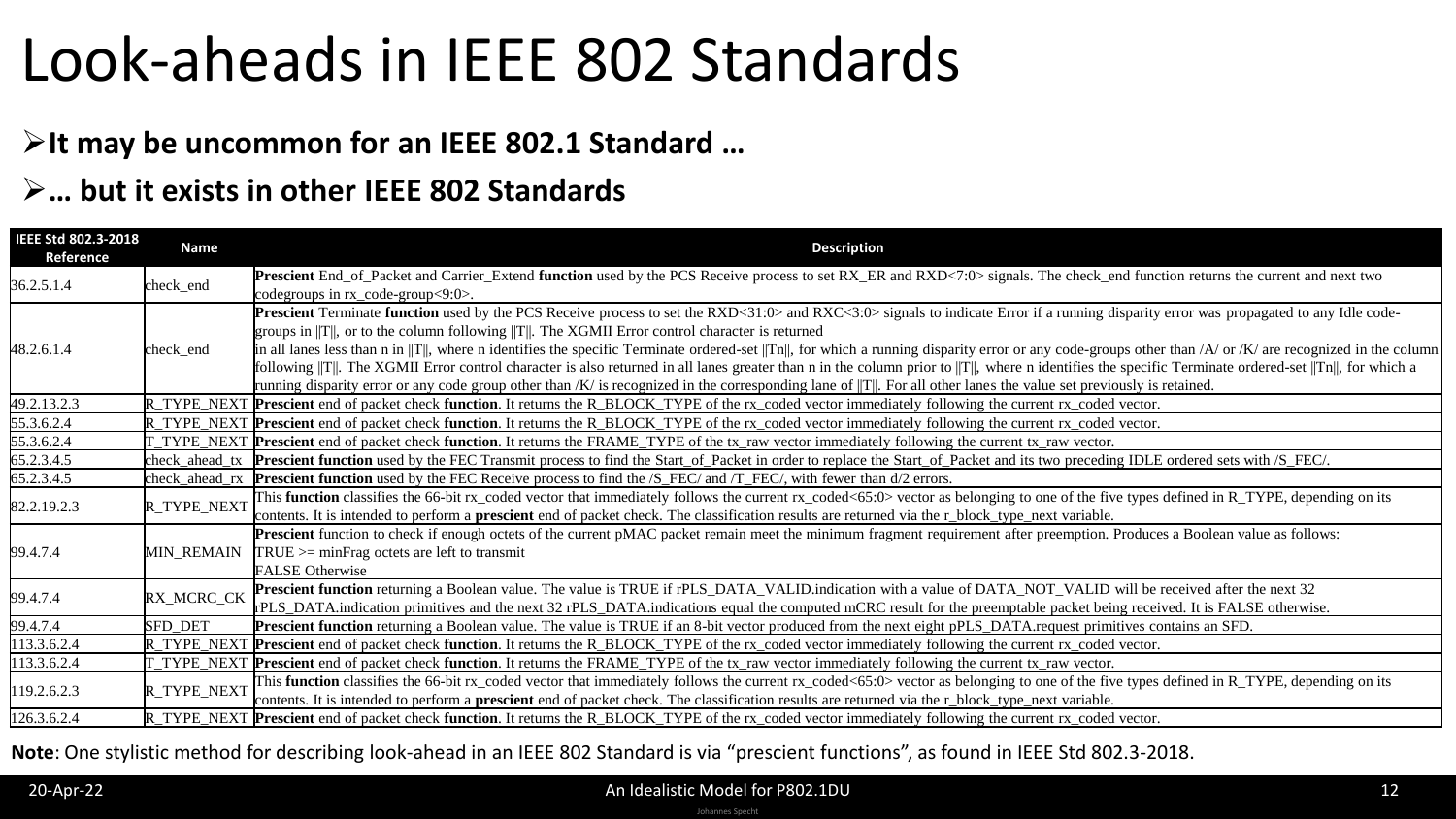## A Different View of the Stack (and Upside Down)



| IEEE Std 802.1DU-20xx<br>Reference | <b>Name</b>                              | <b>Direction</b> | Laver            | Media Type   |
|------------------------------------|------------------------------------------|------------------|------------------|--------------|
| < <tbs>&gt;</tbs>                  | <b>CTF_UNITDATA_NEXT.</b><br>lindication | Receive          | <b>CTF Layer</b> | $K < TBS$ >> |

| <b>IEEE Std 802.3-2018</b><br>Reference | Name       | <b>Direction</b> | Laver            | <b>Media Type</b> |
|-----------------------------------------|------------|------------------|------------------|-------------------|
| 99.4.7.4                                | RX_MCRC_CK | Receive          | <b>MAC MERGE</b> | Generic           |

| IEEE Std 802.3-2018<br>Reference | <b>Name</b>            | <b>Direction</b> | <b>Laver</b>           | Media Type   |
|----------------------------------|------------------------|------------------|------------------------|--------------|
| 65.2.3.4.5                       | check_ahead_rx Receive |                  | <b>IRECONCILIATION</b> | $1000BASE-X$ |

| IEEE Std 802.3-2018<br><b>Reference</b> | <b>Name</b>        | <b>Direction</b> | Layer      | <b>Media Type</b>         |
|-----------------------------------------|--------------------|------------------|------------|---------------------------|
| 36.2.5.1.4                              | check end          | Receive          | PCS        | 1000BASE-X                |
| 48.2.6.1.4                              | check end          | Receive          | PCS        | 10GBASE-X                 |
| 49.2.13.2.3                             | R TYPE NEXT        | Receive          | PCS        | 10GBASE-R                 |
| 55.3.6.2.4                              | R TYPE NEXT        | Receive          | <b>PCS</b> | 10GBASE-T                 |
| 82.2.19.2.3                             | R TYPE NEXT        | Receive          | <b>PCS</b> | 40GBASE-R and 100GBASE-R  |
| 113.3.6.2.4                             | R TYPE NEXT        | Receive          | <b>PCS</b> | 25GBASE-T                 |
| 119.2.6.2.3                             | R TYPE NEXT        | Receive          | PCS        | 200GBASE-R and 400GBASE-R |
| 126.3.6.2.4                             | <b>R TYPE NEXT</b> | Receive          | <b>PCS</b> | 2.5GBASE-T and 5GBASE-T   |

**Note:** Transmit path omitted.

#### Johannes Specht 20-Apr-22 **An Idealistic Model for P802.1DU** 13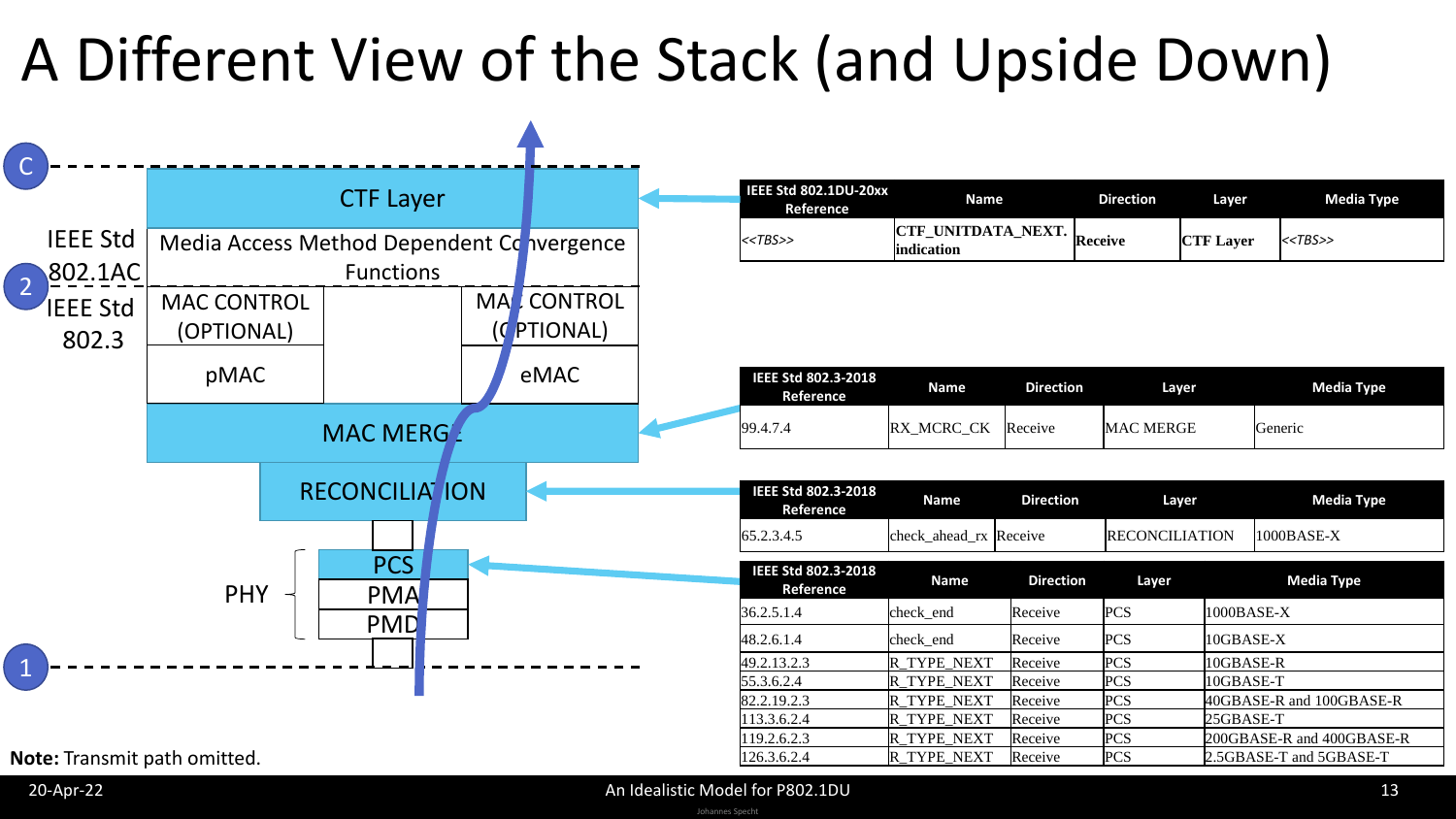### Examples on different layers

### **Example from the MAC Merge Layer**

| <b>Name</b> | Description                                                               |
|-------------|---------------------------------------------------------------------------|
|             | <b>Prescient function</b> returning a Boolean value. The value is TRUE if |
|             | rPLS_DATA_VALID.indication with a value of DATA_NOT_VALID                 |
| RX_MCRC_CK  | will be received after the next 32 rPLS_DATA.indication primitives        |
|             | and the next 32 rPLS_DATA.indications equal the computed mCRC             |
|             | result for the preemptable packet being received. It is FALSE             |
|             | otherwise.                                                                |



### **Example for Cut-Through Forwarding**

In absence of interfering transmissions, a CTF\_UNITDATA\_NEXT.indication results in a CTF\_UNITDATA.request invocation at the transmission port after a duration of 64 octet times at the observation plane (8.4.3 of IEEE Std 802.1AS-2020) of the associated reception port.

### → Implementers should know what to do: → Implementers should know what to do:



#### **Notes:**

- Examples are simplified for easier illustration.
- Decisions on technical and editorial of an IEEE 802 Standard developed in P802.1DU are subject to the regular Stds development process.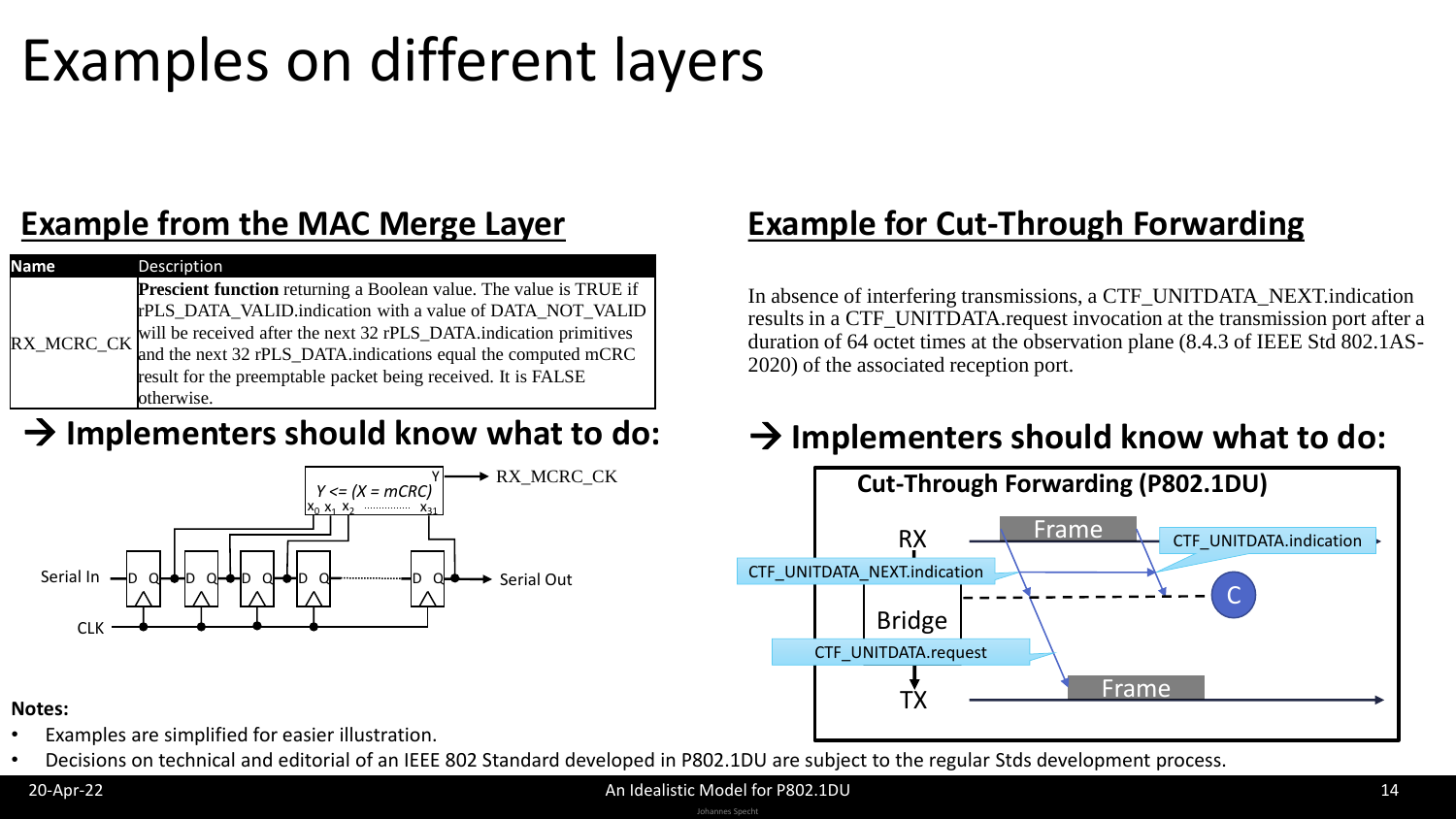## Summary

- The previous slides illustrated a modelling approach CTF, which assumes an idealized modelling world, further away from implementation realities. The [modelling approach in https://www.ieee802.org/1/files/public/docs2021/new](https://www.ieee802.org/1/files/public/docs2021/new-specht-ctf-802-1-1121-v01.pdf)specht-ctf-802-1-1121-v01.pdf is closer to implementation realities.
- Either of both modelling approaches can be used by WG 802.1 to specify the identical external visible behavior of CTF bridges.
- The two modelling approaches do not stand into competition. Instead, they demonstrate a spectrum of options for Stds development.